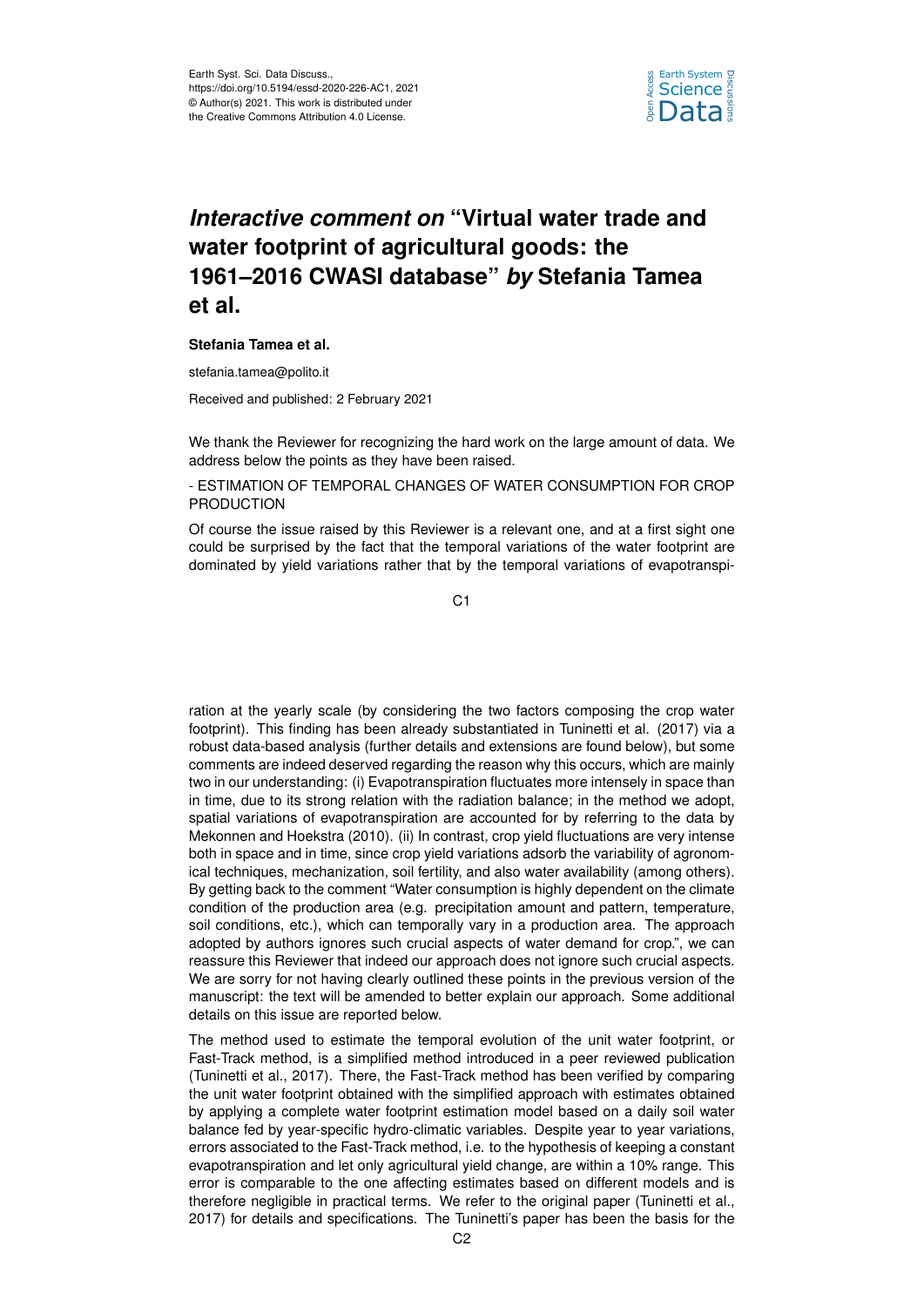database presented in this manuscript; it underwent a full peer review process and it is now well regarded in the relevant literature, with none of the citing papers highlighting problems with the method. For the Reviewer's reference, we are able to include here some additional material about the Fast Track method, further reinforcing our point. We attach below a Figure showing a validation for some additional crops, considering years 1961, 1971, 1981 and all years in the range 1991-2004. The choice of additional crops aims at covering a large fraction of food production worldwide and at diversifying the crops' characteristics (growing seasons, sensibility to water stress and fraction of irrigated production). The differences in unit WF are comparable to the results in Tuninetti et al (2017) and although the variability (error) may occasionally be larger than 10%, the results further confirm the great performance of the Fast Track approach on a wide range of crops.

In addition to the above considerations, another point should be mentioned. We agree with the Reviewer that water consumption of crops (evapotranspiration) is dependent on hydro-climatic conditions (precipitation, temperature, . . .). However the unit water footprint is less sensitive to them, because it is defined as the ratio between evapotranspiration and agricultural yield, both reacting to hydro-climatic fluctuations with equal signs (see, e.g., Doorenbos et al, 1979). Furthermore, it should be noticed that the sum of green and blue water volumes (the "consumptive" water footprint) is considered in the present database. While the separate contributions of green and blue water may be more affected by year-specific hydro-climatic conditions, the sum of the two terms is less sensitive to these conditions, further reducing the overall error associated to the simplified estimation of uWF with the Fast Track method. As mentioned, the strengths and weaknesses in the approach used to derive the database have now been stated more clearly in Section 3.1 and in the Conclusions. Also, we have added a cautionary note in the Conclusions to use single-year data with care and to put them in a temporal perspective or multi-year average, in order to avoid misinterpretations of year-specific results.

C3

# - THE VALUE OF TEMPORAL ANALYSIS OF WATER CONSUMPTION OF A CROP

A large body of literature based on the WaterStat database uses values averaged over a decade centered on year 2000. The time-varying database that we are proposing enables quantitative analyses in different periods, and in particular it enables analyses about more recent years, with updated unit water footprint values. The water footprint and virtual water trade literature includes many contributions that address a temporal evolution without including the time-varying unit WF: these studies can be updated and discussed in view of the new data and additional knowledge that is becoming available to the scientific community. Moreover, some literature ("at its infancy", cit. from Hoekstra, 2017) is moving in the direction of making projections and future scenarios of water use for food production and trade. How can we try to predict the future without knowing about the past evolution? The database may therefore serve as a unique starting point for any analyses considering the temporal evolution in the past and in the future of the crop water footprint, with very significant potential implication for the users of the database.

#### - CROP WATER CONSUMPTION IS NOT WATER FOOTPRINT

The database includes, for as many products and years as possible, a differentiation between the unit WF of production and the unit WF of consumption. The latter takes into account, besides the locally produced goods, also the imported fraction of goods considering their country of origin, based on the procedure proposed by Kastner et al (2011). In this way, the unit WF takes into account the unit WF of the goods in the countries of production and the role of international trade. As for the use of the "Water Footprint" terms, we are aware of the ISO standard, which has now been mentioned in the manuscript but we are also aware of the large body of literature about the water footprint that originated from prof. Hoekstra's work and the Water Footprint Network. We are following his same approach, taking a bottom-up approach as specified in the Introduction. However, with the important improvements introduced in this manuscript (i.e., the separation between the production and supply unit WF and the tracing back